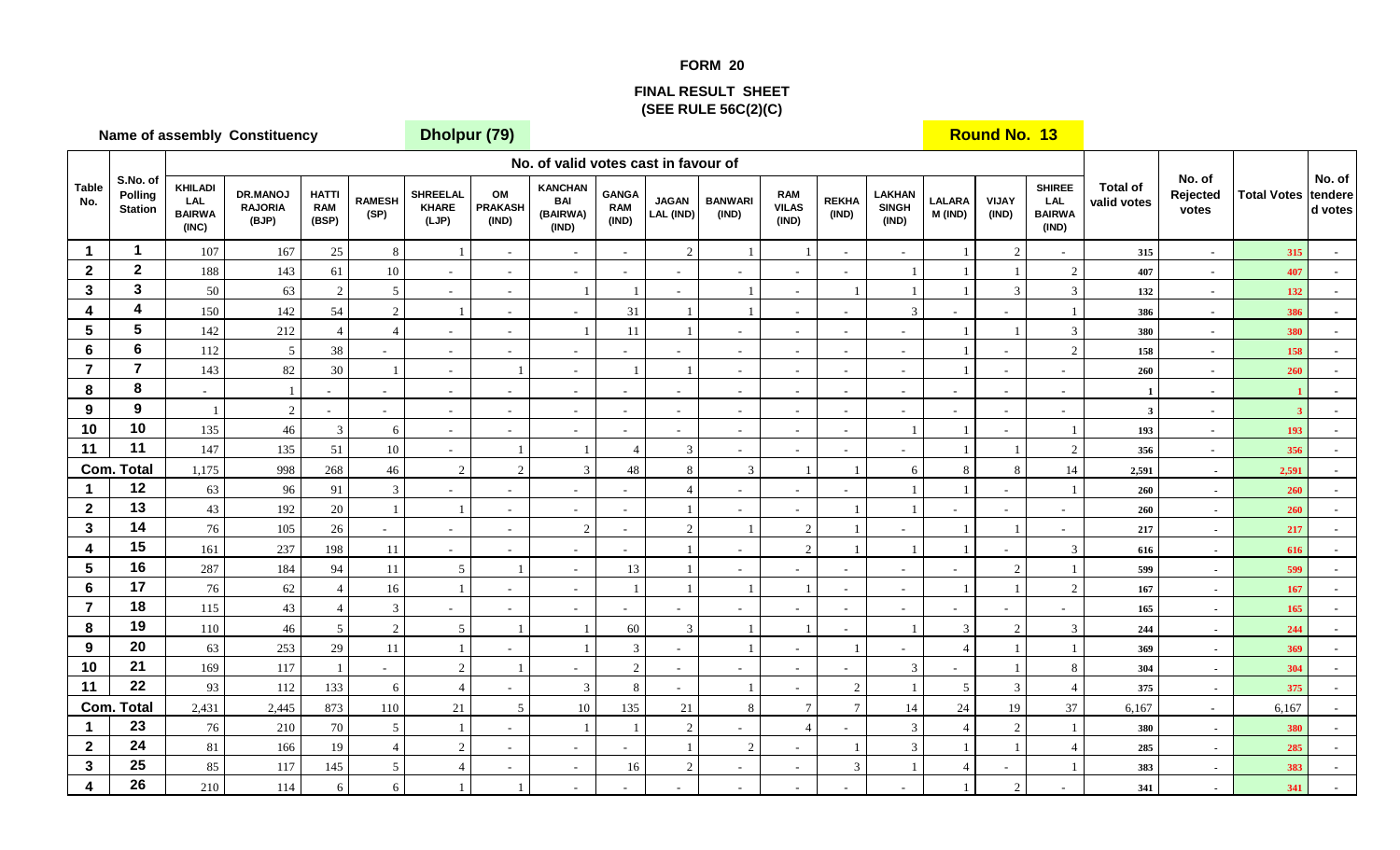| $5\phantom{.0}$         | 27                | 194      | 286        | 43              | 3                    |        |                          |                          | 11                       | 2                        | $\overline{2}$           |                  |                | $\sim$                   | 3              | 3              | $5\overline{)}$          | 554        | $\sim$                   | 554        |        |
|-------------------------|-------------------|----------|------------|-----------------|----------------------|--------|--------------------------|--------------------------|--------------------------|--------------------------|--------------------------|------------------|----------------|--------------------------|----------------|----------------|--------------------------|------------|--------------------------|------------|--------|
| 6                       | 28                | 160      | 34         | 27              | $\overline{2}$       | $\sim$ | $\overline{\phantom{a}}$ |                          |                          |                          |                          |                  |                | $\sim$                   |                |                |                          | 227        | $\sim$                   | 227        |        |
| $\overline{7}$          | 29                | 197      | 118        | 56              | $\mathcal{I}$        | $\sim$ | $\sim$                   | $\sim$                   | $\sim$                   | $\sim$                   |                          | $\sim$           |                | 2                        | $\overline{2}$ | 2              | 3                        | 388        | $\sim$                   | 388        |        |
| 8                       | 30                | 12       | 83         | 5               |                      | $\sim$ |                          |                          |                          |                          |                          | $\sim$           |                |                          |                | $\sim$         |                          | 101        | $\sim$                   | <b>101</b> |        |
| 9                       | 31                | 64       | 96         | 12              | 3                    | 2      |                          |                          |                          | 2                        |                          | $\sim$           |                |                          |                | $\sim$         | 3                        | 184        | $\sim$                   | 184        |        |
| 10                      | 32                | 127      | 143        | 107             |                      |        | 3                        | $\overline{\phantom{a}}$ |                          | ٠                        | 2                        |                  | $\overline{2}$ | $\overline{2}$           | $\overline{4}$ | $\sim$         | $10\,$                   | 410        | $\sim$                   | 410        |        |
| 11                      | 33                | 18       | 61         | 53              | 3                    | $\sim$ | $\sim$                   | $\overline{\phantom{a}}$ | $\overline{\phantom{a}}$ |                          | $\overline{\phantom{a}}$ | $\sim$           |                | $\sim$                   | $\sim$         | $\sim$         | $\overline{\phantom{0}}$ | 136        | $\sim$                   | 136        |        |
|                         | <b>Com. Total</b> | 3,655    | 3,873      | 1,416           | 155                  | 33     | 9                        | 11                       | 166                      | 31                       | 15                       | 13               | 14             | 27                       | 44             | 29             | 65                       | 9,556      | $\sim$                   | 9,556      |        |
|                         | 34                | 109      | 94         | 30              |                      | $\sim$ |                          |                          | $\sim$                   | $\mathbf{1}$             |                          | 2                |                | 3                        |                |                | 2                        | 246        | $\sim$                   | 246        |        |
| $\overline{2}$          | 35                | 248      | 102        | 77              |                      | $\sim$ |                          | $\sim$                   | $\sim$                   |                          |                          |                  |                | $\overline{2}$           |                | 2              | $\mathbf{3}$             | 439        | $\sim$                   | 439        |        |
| $\mathbf{3}$            | 36                | 253      | 86         | 6               | $\sim$               | $\sim$ | $\sim$                   | $\sim$                   | $\sim$                   | $\sim$                   | $\sim$                   |                  |                | $\sim$                   |                |                | $\overline{2}$           | 350        | $\sim$                   | 350        |        |
| $\boldsymbol{4}$        | 37                | 70       | 80         | 129             | 3                    |        |                          |                          | 44                       |                          |                          | $\sim$           |                | 3                        | 5              | 2              | 2                        | 343        | $\sim$                   | 343        |        |
| $\overline{\mathbf{5}}$ | 38                | 129      | 46         | 6               |                      | $\sim$ | $\overline{\phantom{a}}$ | $\overline{\phantom{a}}$ | $\sim$                   | $\sim$                   | $\overline{\phantom{a}}$ | $\sim$           |                | $\sim$                   |                |                |                          | 185        | $\sim$                   | 185        |        |
| $6\phantom{1}$          | 39                | 111      | 29         | 14              | $\mathcal{D}$        | $\sim$ | 2                        |                          |                          |                          |                          | $\sim$           |                |                          |                |                | $\overline{4}$           | 166        | $\sim$                   | 166        |        |
| $\overline{7}$          | 40                | 165      | 59         | 71              |                      | $\sim$ | $\sim$                   |                          |                          |                          |                          | $\sim$           |                | $\sim$                   |                |                | 3                        | 304        | $\sim$                   | 304        |        |
| 8                       | 41                | 56       | 147        | 5               | -5                   |        |                          |                          | $\sim$                   | 3                        |                          | $\sim$           |                | $\overline{2}$           |                |                | $\overline{4}$           | 229        | $\sim$                   | 229        |        |
| 9                       | 42                | 145      | 89         | $7\phantom{.0}$ |                      |        |                          |                          | $\sim$                   |                          |                          | $\sim$           |                | $\overline{\phantom{a}}$ |                |                |                          | 242        | $\sim$                   | 242        |        |
| 10                      | 43                | 157      | 130        | 69              |                      |        |                          | ÷,                       | $\sim$                   |                          |                          | $\sim$           |                | $\overline{2}$           | 2              |                | 5                        | 374        | $\sim$                   | 374        |        |
| 11                      | 44                | 311      | 193        | 34              | 2                    | $\sim$ | $\sim$                   | $\sim$                   | $\sim$                   | $\overline{\phantom{a}}$ | $\sim$                   | $\sim$           |                | $\sim$                   | 3              | 2              | $\sim$                   | 546        | $\sim$                   | 546        |        |
|                         | <b>Com. Total</b> | 5,409    | 4,928      | 1,864           | 175                  | 37     | 14                       | 13                       | 212                      | 37                       | 18                       | 17               | 19             | 40                       | 63             | 43             | 91                       | 12,980     | $\sim$                   | 12,980     |        |
|                         | 45<br>46          | 166      | 77         |                 |                      | 2      |                          |                          | 22                       |                          |                          | $\sim$           |                | $\overline{\phantom{a}}$ |                | 5 <sup>5</sup> | 5                        | 282        | $\sim$                   | 282        |        |
| $\overline{2}$          | 47                | 148      | 120        | 52              |                      |        |                          | 2                        | $\sim$                   |                          |                          | $\sim$           |                | 2                        | $\overline{4}$ | 2              | $\overline{A}$           | 340        | $\sim$                   | 340        |        |
| $\mathbf{3}$<br>4       | 48                | 72       | 182<br>214 | 6               |                      | $\sim$ |                          |                          |                          |                          | $\overline{\phantom{a}}$ | $\sim$           |                | $\sim$                   | 3              | $\sim$         |                          | 265        | $\sim$                   | 265        |        |
| $5\phantom{.0}$         | 49                | 64<br>64 | 68         | 70<br>148       | -11<br>$\mathcal{R}$ | $\sim$ |                          |                          |                          |                          | $\overline{\phantom{a}}$ | $\sim$<br>$\sim$ | $\sim$         | $\sim$<br>$\sim$         | 3              |                |                          | 366<br>287 | $\sim$<br>$\sim$         | 366<br>287 |        |
| $6\phantom{1}$          | 50                | 132      | 82         | $\mathbf{3}$    |                      | $\sim$ |                          | $\sim$                   | $\sim$                   | $\sim$                   | $\sim$                   | $\sim$           |                | $\sim$                   |                |                |                          | 219        | $\sim$                   | 219        |        |
| $\overline{\mathbf{7}}$ | 51                | 44       | 60         | 110             | 3                    | $\sim$ | $\sim$                   | $\overline{\phantom{a}}$ | $\sim$                   | $\sim$                   | $\overline{\phantom{a}}$ | $\sim$           |                |                          | $\overline{2}$ | $\sim$         |                          | 221        | $\sim$                   | 221        |        |
| 8                       | 52                | 185      | 134        | 109             |                      | 3      | 2                        | $\overline{\phantom{a}}$ | 14                       | $\overline{\phantom{a}}$ |                          | $\sim$           |                | $\sim$                   |                | 2              | 3                        | 459        | $\sim$                   | 459        |        |
| 9                       | 53                | 133      | 115        | 131             | -5                   | $\sim$ |                          | $\overline{\phantom{a}}$ | $\sim$                   |                          | $\overline{2}$           |                  |                | $\overline{2}$           |                | $\sim$         |                          | 390        | $\sim$                   | 390        |        |
| 10                      | 54                | 57       | 89         | 111             |                      |        |                          |                          | $7\phantom{.0}$          |                          |                          |                  |                | $\sim$                   | 3              |                |                          | 271        | $\sim$                   | 271        |        |
| 11                      | 55                | 128      | 26         | 24              |                      |        |                          |                          |                          |                          |                          |                  |                |                          |                |                |                          | 183        | $\overline{\phantom{a}}$ | 183        |        |
|                         | <b>Com. Total</b> | 6,602    | 6,095      | 2,632           | 207                  | 45     | 17                       | 17                       | 257                      | 41                       | 22                       | 19               | 21             | 45                       | 81             | 55             | 107                      | 16,263     | $\sim$                   | 16,263     | $\sim$ |
| $\mathbf{1}$            | 56                | 92       | 65         | 67              |                      |        | $\mathbf{1}$             | $\sim$                   | $5\overline{)}$          | $\sim$                   |                          | $\overline{1}$   | $\sim$         | $\mathbf{1}$             |                |                | 2                        | 239        | $\sim$                   | 239        | $\sim$ |
| $\mathbf{2}$            | 57                | 81       | 78         | 15              | 2                    | $\sim$ | $\sim$                   |                          | $\sim$                   | $\sim$                   | $\sim$                   | $\sim$ $-$       | $\sim$         | $\overline{2}$           | $\sim$         | $\mathfrak{Z}$ | $\overline{4}$           | 186        | $\sim$                   | 186        | $\sim$ |
| $\mathbf{3}$            | 58                | 300      | 53         | $7\overline{ }$ |                      | $\sim$ | $\sim$                   | $\sim$                   | $\sim$                   | $\sim$                   | $\sim$                   | $\sim$           | $\sim$         | $\sim$                   | 2              | $\sim$         | $\overline{5}$           | 368        | $\sim$                   | 368        | $\sim$ |
| 4                       | 59                | 187      | 80         | 12              | $\sim$               | $\sim$ | $\sim$                   | $\sim$                   | $\sim$                   | $\sqrt{2}$               | $\overline{1}$           |                  | 2              | $\sim$                   | 3 <sup>7</sup> | $\mathfrak{Z}$ | 6                        | 297        | $\sim$                   | 297        | $\sim$ |
| $5\phantom{.0}$         | 60                | 73       | 13         | 18              | $\sim$               | $\sim$ | $\sim$                   | $\sim$                   | $\sim$                   | $\overline{\phantom{a}}$ | $\sim$                   | $\sim$           |                | $\sim$                   | $\sim$         | $\sim$         |                          | 106        | $\sim$                   | 106        | $\sim$ |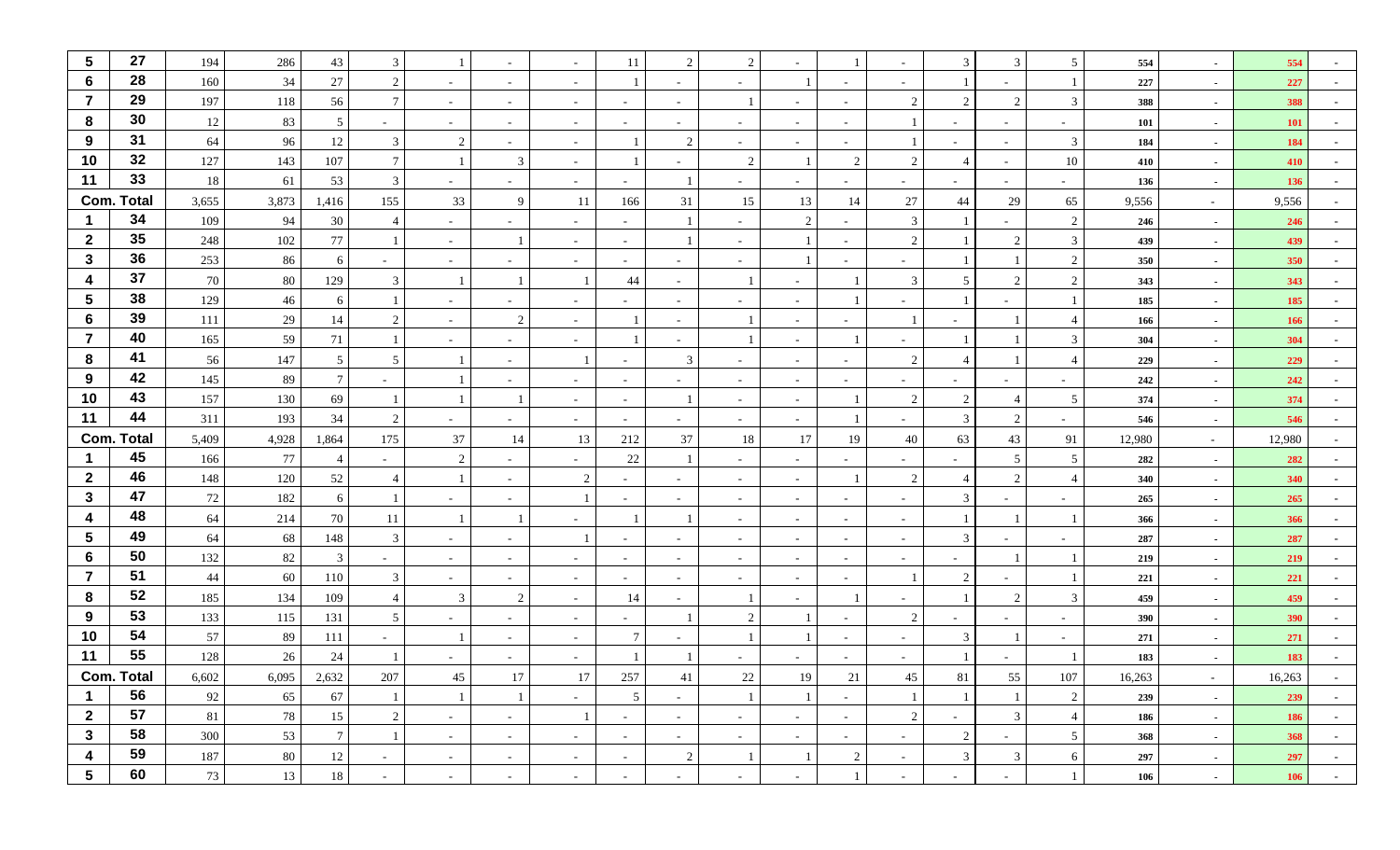| $6\phantom{1}6$         | 61                | 101    | 24             |                 |                          | $\sim$         |                          |                          |                          |                          |              |        |                          |                          |                               |                |                | 127    | $\sim$ | 127        |        |
|-------------------------|-------------------|--------|----------------|-----------------|--------------------------|----------------|--------------------------|--------------------------|--------------------------|--------------------------|--------------|--------|--------------------------|--------------------------|-------------------------------|----------------|----------------|--------|--------|------------|--------|
| $\overline{7}$          | 62                | 130    | $41\,$         | 5               |                          | $\sim$         | $\overline{\phantom{a}}$ |                          | $\sim$                   |                          |              |        |                          |                          |                               | $\sim$         | $\sim$         | 185    | $\sim$ | 185        |        |
| 8                       | 63                | 89     | 13             |                 |                          | $\sim$         | $\overline{\phantom{a}}$ |                          | $\overline{\phantom{0}}$ |                          |              | $\sim$ | $\overline{\phantom{a}}$ | $\overline{\phantom{a}}$ | $\overline{2}$                | $\sim$         | $\overline{2}$ | 110    | $\sim$ | <b>110</b> |        |
| 9                       | 64                | 179    | 82             |                 | $\gamma$                 | $\sim$         |                          |                          |                          |                          |              |        |                          |                          | $\mathfrak{D}_{\mathfrak{p}}$ | $\sim$         | $\overline{4}$ | 270    | $\sim$ | 270        |        |
| 10                      | 65                | 73     | 67             | 2               |                          |                |                          |                          | $\overline{2}$           |                          |              | 2      |                          |                          |                               |                |                | 150    | $\sim$ | 150        |        |
| 11                      | 66                | 131    | 41             | 40              |                          |                | $\overline{\phantom{a}}$ | $\overline{\phantom{a}}$ |                          |                          |              | $\sim$ | 3                        |                          |                               | $\mathbf{3}$   | $\overline{4}$ | 227    | $\sim$ | 227        |        |
|                         | <b>Com. Total</b> | 8,038  | 6,652          | 2,799           | 219                      | 48             | 18                       | 20                       | 266                      | 46                       | 27           | 25     | 27                       | 51                       | 92                            | 65             | 135            | 18,528 | $\sim$ | 18,528     |        |
|                         | 67                | 132    | 30             | 107             | 2                        | $\sim$         | ۰.                       |                          | $\sim$                   |                          |              | $\sim$ |                          | $\sim$                   |                               | $\sim$         |                | 274    | $\sim$ | 274        |        |
| $\overline{2}$          | 68                | 56     | $\overline{4}$ | 264             | 5                        |                |                          |                          | $\sim$                   |                          |              | $\sim$ |                          | $\sim$                   |                               | $\sim$         | 3              | 339    | $\sim$ | 339        |        |
| $\mathbf{3}$            | 69                | 228    | $28\,$         | 108             |                          | $\sim$         |                          |                          | $\sim$                   |                          |              |        |                          |                          |                               |                | 2              | 374    | $\sim$ | 374        |        |
| 4                       | 70                | 44     | 194            | 10              |                          |                | $\sim$                   |                          |                          |                          |              |        |                          | 3                        | 2                             | 3              | $\overline{c}$ | 265    | $\sim$ | 265        |        |
| $5\phantom{1}$          | 71                | 131    | 42             | 35              |                          | 2              |                          |                          | $\overline{\phantom{0}}$ |                          | 2            |        |                          |                          |                               |                |                | 221    | $\sim$ | 221        |        |
| 6                       | 72                | 94     | $34\,$         | 87              | 2                        | $\sim$         | $\overline{\phantom{a}}$ | $\overline{\phantom{a}}$ | $\sim$                   |                          |              |        | $\mathcal{D}$            | $\sim$                   |                               | $\sim$         |                | 222    | $\sim$ | 222        |        |
| $\overline{7}$          | 73                | 137    | 34             |                 | $\sim$                   | $\sim$         |                          |                          | $\sim$                   |                          |              | $\sim$ |                          | $\sim$                   |                               | $\sim$         | 5              | 176    | $\sim$ | 176        |        |
| 8                       | 74                | 177    | 197            | 15              | 2                        | 3              | $\sim$                   | $\sim$                   | 5                        | $\overline{\phantom{a}}$ |              |        | 5                        | $\overline{2}$           |                               | $\mathcal{R}$  | $\overline{7}$ | 418    | $\sim$ | 418        |        |
| 9                       | 75                | 220    | 157            |                 | $\sim$                   | $\sim$         | $\sim$                   | $\overline{\phantom{a}}$ | $\sim$                   |                          |              | $\sim$ |                          | $\sim$                   |                               |                | $\overline{4}$ | 384    | $\sim$ | 384        |        |
| 10                      | 76                | 609    | 37             | 11              | $\overline{\phantom{a}}$ |                |                          | $\overline{\phantom{a}}$ | $\overline{2}$           |                          |              | $\sim$ |                          | $\sim$                   |                               |                | $\mathcal{D}$  | 663    | $\sim$ | 663        |        |
| 11                      | 77                | 426    | 23             |                 | $\overline{\phantom{a}}$ | $\sim$         |                          |                          |                          |                          |              | $\sim$ |                          | $\sim$                   |                               |                |                | 452    | $\sim$ | 452        |        |
|                         | <b>Com. Total</b> | 10,292 | 7,432          | 3,438           | 235                      | 56             | 19                       | 23                       | 275                      | 48                       | 32           | 29     | 38                       | 57                       | 102                           | 78             | 162            | 22,316 | $\sim$ | 22,316     |        |
|                         | 78                | 94     | 79             | 10              | 3                        | $\sim$         |                          |                          | $\mathfrak{D}$           |                          |              | $\sim$ |                          |                          |                               | $\sim$         |                | 191    | $\sim$ | <b>191</b> |        |
| $\mathbf{2}$            | 79                | 53     | 101            | 3               |                          |                | $\overline{\phantom{a}}$ |                          |                          |                          |              | $\sim$ |                          |                          |                               | $\sim$         |                | 165    | $\sim$ | 165        |        |
| $\mathbf{3}$            | 80                | 303    | 21             |                 | $\overline{\phantom{a}}$ | $\sim$         |                          | $\overline{\phantom{a}}$ |                          |                          |              | $\sim$ |                          | $\sim$                   |                               | $\sim$         | 3              | 331    | $\sim$ | 331        |        |
| $\overline{\mathbf{4}}$ | 81                | 14     | 159            |                 | $\overline{\phantom{a}}$ | $\sim$         | $\overline{\phantom{a}}$ |                          | $\sim$                   | 3                        |              | $\sim$ |                          | $\overline{2}$           |                               | $\mathcal{D}$  | $\mathcal{R}$  | 188    | $\sim$ | 188        |        |
| $5\phantom{.0}$         | 82                | 78     | 88             |                 | $\sim$                   | $\overline{a}$ | $\sim$                   | $\overline{\phantom{a}}$ | $\overline{\phantom{0}}$ | $\overline{\phantom{a}}$ |              | $\sim$ |                          | $\overline{\phantom{a}}$ |                               | $\sim$         |                | 171    | $\sim$ | 171        |        |
| $6\phantom{.}6$         | 83                | 25     | 245            | 94              |                          |                | 3                        |                          | $\Delta$                 | 3                        |              | $\sim$ |                          |                          | $\mathcal{D}$                 |                |                | 380    | $\sim$ | 380        |        |
| $\overline{7}$          | 84                | 76     | $20\,$         | 217             | 5                        |                |                          |                          | $\overline{\phantom{a}}$ |                          |              | $\sim$ |                          | $\sim$                   | 3                             |                |                | 325    | $\sim$ | 325        |        |
| 8                       | 85                | 106    | 58             | 59              |                          |                |                          | $\overline{\phantom{a}}$ | $\sim$                   |                          |              | $\sim$ |                          | $\sim$                   | 3                             |                |                | 233    | $\sim$ | 233        |        |
| 9                       | 86                | 100    | 97             | $\sim$          | $\overline{\phantom{a}}$ | $\sim$         |                          |                          | 3                        |                          |              | $\sim$ |                          | $\sim$                   |                               | $\mathcal{R}$  | $\overline{2}$ | 206    | $\sim$ | 206        |        |
| 10                      | 87                | 239    | 39             | 2               |                          | $\sim$         |                          |                          | $\sim$                   |                          |              | $\sim$ |                          | $\sim$                   |                               |                |                | 281    | $\sim$ | 281        |        |
| 11                      | 88                | 39     | 45             | 15              | 15                       |                |                          |                          |                          |                          |              |        |                          |                          |                               | $\mathcal{D}$  |                | 118    | $\sim$ | 118        |        |
|                         | <b>Com. Total</b> | 11,419 | 8,384          | 3,847           | 264                      | 61             | 23                       | $24\,$                   | 286                      | 58                       | 36           | 29     | 40                       | 63                       | 112                           | 87             | 172            | 24,905 | $\sim$ | 24,905     |        |
| - 1                     | 89                | 147    | 53             | 3 <sup>1</sup>  | $\sim$                   | $\sim$         | $\sim$                   | $\sim$                   | $\sim$                   | $\sim$                   | $\mathbf{I}$ | $\sim$ | $\sim$                   | 1                        | $\mathfrak{Z}$                | $\sim$         | $\overline{2}$ | 210    | $\sim$ | <b>210</b> | $\sim$ |
| $\overline{2}$          | 90                | 90     | 76             | 46              | $\overline{4}$           | $\sim$         | $\sim$                   | $\sim$                   | $\sim$                   | $\sim$                   | $\sim$       | $\sim$ | $\sim$                   | $\sim$                   | $\sim$                        | $\sim$         | $\sim$ $-$     | 216    | $\sim$ | 216        | $\sim$ |
| $\mathbf{3}$            | 91                | 57     | 38             | 100             |                          |                | $\overline{1}$           | $\sim$                   | $\sim$                   | $\sim$                   | $\sim$       | $\sim$ |                          | $\sim$                   | 2                             | 2              |                | 204    | $\sim$ | 204        | $\sim$ |
| $\overline{\mathbf{4}}$ | 92                | 112    | 36             | 2               | $\sim$                   | 2              | $\sim$                   | $\sim$                   | $\sim$                   | $\sim$                   | $\sim$       | -1     | $\sim$                   | $\sim$                   | $\sim$                        | $\sim$         | $\sim$         | 153    | $\sim$ | 153        | $\sim$ |
| $5\phantom{.0}$         | 93                | 87     | 133            | $7\phantom{.0}$ | 6                        | $\sim$         | -1                       | $\sim$                   | 3                        | $\sim$                   | - 1          | $\sim$ |                          | $\mathbf{1}$             | 2                             |                | $\overline{4}$ | 247    | $\sim$ | 247        | $\sim$ |
| $6\phantom{1}$          | 94                | 108    | 128            | 153             |                          | $\overline{4}$ | $\sim$                   |                          | 16                       | 1                        |              | $\sim$ | $\overline{2}$           | 3                        | $\sim$                        | $\overline{4}$ | 2              | 424    | $\sim$ | 424        | $\sim$ |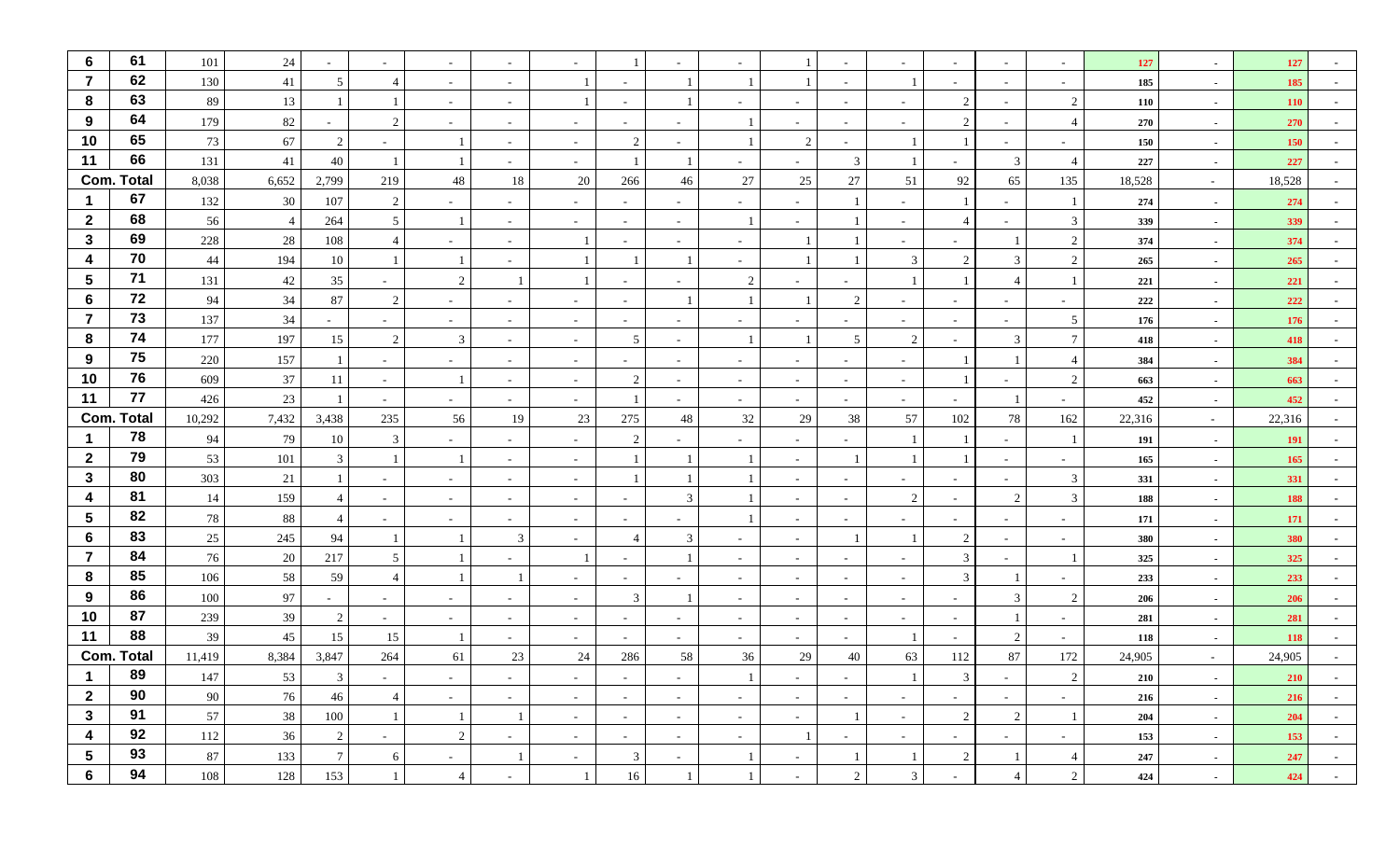| $\overline{7}$  | 95                | 55     | 83     | 2             |                          | $\sim$                   |                          | $\overline{\phantom{a}}$ | $\overline{a}$           |                |                          |                |                          | 3                        | $\sim$         | 3              | $\overline{4}$ | 154    | $\sim$         | 154        |        |
|-----------------|-------------------|--------|--------|---------------|--------------------------|--------------------------|--------------------------|--------------------------|--------------------------|----------------|--------------------------|----------------|--------------------------|--------------------------|----------------|----------------|----------------|--------|----------------|------------|--------|
| 8               | 96                | 135    | 248    | 52            | 3                        | 2                        | 2                        | $\sim$                   | 19                       |                |                          | 2              |                          | $\sim$                   | 3              |                | 12             | 481    | $\sim$         | 481        |        |
| 9               | 97                | 81     | 137    |               | $7\phantom{.0}$          | $\sim$                   |                          | $\overline{\phantom{a}}$ |                          |                |                          | $\sim$         | $\sim$                   | $\overline{\phantom{0}}$ | $\overline{a}$ | $\sim$         | 5              | 238    | $\sim$         | 238        |        |
| 10              | 98                | 121    | 34     | 109           | 2                        | $\sim$                   |                          |                          |                          |                |                          | $\sim$         | $\overline{2}$           | 5                        | $\mathcal{R}$  |                | $\overline{1}$ | 280    | $\sim$         | 280        |        |
| 11              | 99                | 69     | 109    |               | 6                        | $\sim$                   | $\overline{\phantom{a}}$ |                          | $\overline{\phantom{0}}$ |                | $\overline{\phantom{a}}$ | $\sim$         |                          | $\sim$                   | 4              |                | 2              | 195    | $\sim$         | 195        |        |
| Com.            | Total             | 12,481 | 9,459  | 4,329         | 295                      | 70                       | 28                       | 26                       | 326                      | 62             | $42\,$                   | 32             | 48                       | 76                       | 129            | 99             | 205            | 27,707 | $\sim$         | 27,707     |        |
|                 | 100               | 60     | 179    | 9             | $\sim$                   | $\sim$                   | $\overline{\phantom{a}}$ | 2                        | 2                        | $\sim$         | $\overline{\phantom{a}}$ | $\sim$         | $\overline{\phantom{a}}$ |                          |                |                | 2              | 257    | $\sim$         | 257        |        |
| $\mathbf{2}$    | 101               | 107    | 129    | 50            | 3                        | 5                        | $\sim$                   | $\overline{\phantom{a}}$ | 54                       | $\overline{4}$ |                          |                |                          | 2                        | 3              | $\sim$         | $\overline{4}$ | 363    | $\sim$         | 363        |        |
| $\mathbf{3}$    | 102               | 171    | 90     | 8             |                          |                          | $\overline{1}$           | $\overline{\phantom{a}}$ | 3                        | $\sim$         |                          |                |                          | $\sim$                   |                | 3              |                | 282    | $\sim$         | 282        |        |
| 4               | 103               | 72     | 116    | 27            | 2                        | 2                        | $\overline{1}$           |                          | $22\,$                   | $\sim$         | $\overline{1}$           | 2              | 3                        | $\overline{4}$           | 5              |                | 2              | 263    | $\sim$         | 263        |        |
| 5               | 104               | 105    | 81     | 3             | $\sim$                   | $\sim$                   | $\sim$                   |                          | $\sim$                   | $\sim$         | $\sim$                   | $\sim$         | $\sim$                   | $\sim$                   | $\sim$         |                |                | 192    | $\sim$         | 192        | $\sim$ |
| 6               | 105               | 119    | 176    | 78            | 8                        | 14                       | 3                        |                          | 67                       | 3              | 2                        | 2              |                          | $\overline{\phantom{0}}$ |                |                | 6              | 482    | $\sim$         | 482        |        |
| $\overline{7}$  | 106               | 166    | 151    | 24            | 3                        | $\sim$                   | $\overline{\phantom{a}}$ | $\overline{\phantom{a}}$ |                          | 3              | $\overline{2}$           |                | $\gamma$                 | 6                        | $\overline{4}$ | 2              | 2              | 367    | $\sim$         | 367        |        |
| 8               | 107               | 200    | 135    | 32            | 2                        | 2                        | 2                        | $\sim$                   | $\sim$                   | 2              | 2                        |                |                          | $\sim$                   |                | $\sim$         | $\overline{c}$ | 381    | $\sim$         | 381        |        |
| 9               | 108               | 232    | 227    |               | $\overline{\phantom{a}}$ | $\sim$                   | $\sim$                   | $\sim$                   |                          | $\mathbf{1}$   | $\overline{\phantom{a}}$ | $\sim$         | $\overline{\phantom{a}}$ | $\sim$                   |                | $\sim$         | $\overline{1}$ | 468    | $\sim$         | 468        |        |
| 10              | 109               | 71     | 129    | 96            | 3                        | $\sim$                   | $\sim$                   | $\sim$                   |                          |                | $\overline{\phantom{a}}$ | $\sim$         | 2                        | $\overline{4}$           | 5              | 6              | 8              | 326    | $\sim$         | 326        |        |
| 11              | 110               | 124    | 85     |               | $\overline{\phantom{a}}$ | $\sim$                   | $\overline{\phantom{a}}$ |                          |                          |                |                          | $\sim$         |                          | $7\phantom{.0}$          |                | $\sim$         | $\overline{4}$ | 229    | $\sim$         | 229        |        |
|                 | <b>Com. Total</b> | 13,908 | 10,957 | 4,664         | 318                      | 94                       | 35                       | 31                       | 478                      | 77             | 51                       | 40             | 58                       | 100                      | 151            | 117            | 238            | 31,317 | $\sim$ $-$     | 31,317     |        |
| -1              | 111               | 111    | 137    | -11           | - 1                      | $\sim$                   | $\sim$                   | $\sim$                   | $\sim$                   | $\overline{1}$ | $\sim$                   |                |                          | 3                        | 2              | $\sim$         | $\overline{4}$ | 272    | $\sim$         | 272        |        |
| $\mathbf{2}$    | 112               | 22     | 109    |               | $\overline{\phantom{a}}$ | $\overline{\phantom{0}}$ | $\overline{\phantom{a}}$ | $\overline{\phantom{a}}$ |                          |                |                          | $\overline{a}$ |                          | $\overline{\phantom{a}}$ | $\sim$         | $\sim$         | $\sim$         | 133    | $\sim$         | 133        |        |
| $\mathbf{3}$    | 113               | 24     | 23     |               |                          | 2                        |                          |                          | $\sim$                   | 2              | $\mathfrak{Z}$           | $\sim$         |                          | $\overline{2}$           | $\sim$         | $\sim$         | 10             | 70     | $\sim$         | 70         |        |
| 4               | 114               | 103    | 241    | 145           | $\mathbf{Q}$             |                          | $\overline{\phantom{a}}$ | $\overline{\phantom{a}}$ | 5                        |                | 2                        |                |                          | 2                        | 2              |                |                | 515    | $\sim$         | 515        |        |
| 5               | 115               | 109    | $29\,$ | 72            |                          | $\sim$                   | $\overline{\phantom{a}}$ |                          |                          |                |                          |                | $\overline{2}$           |                          | 2              | 2              | $\overline{2}$ | 222    | $\sim$         | 222        |        |
| 6               | 116               | 272    | 85     |               |                          | $\sim$                   | $\sim$                   | $\overline{\phantom{a}}$ |                          | $\overline{2}$ | $\overline{\phantom{a}}$ | $\sim$         |                          |                          |                | $\sim$         | 6              | 377    | $\sim$         | 377        |        |
| $\overline{7}$  | 117               | 121    | 31     | $\mathcal{R}$ | 2                        | $\sim$                   | $\overline{\phantom{a}}$ | $\overline{\phantom{a}}$ |                          |                |                          | $\sim$         |                          |                          |                | $\sim$         | 2              | 160    | $\sim$         | 160        |        |
| 8               | 118               | 155    | $42\,$ | 2             | 2                        |                          | $\overline{\phantom{a}}$ | $\sim$                   |                          | $\sim$         |                          | $\sim$         |                          |                          |                |                | 2              | 209    | $\sim$         | 209        |        |
| 9               | 119               | 39     | 50     | 26            | $\sim$                   | $\sim$                   | $\sim$                   | $\sim$                   | $\sim$                   | $\sim$         | $\sim$                   |                |                          |                          |                | $\sim$         |                | 120    | $\sim$         | <b>120</b> |        |
| 10              | 120               | 28     | 138    | 11            | 3                        |                          | $\sim$                   | $\overline{\phantom{a}}$ |                          | $\overline{2}$ |                          | $\sim$         | 2                        | 3                        |                | 2              |                | 194    | $\sim$         | 194        |        |
| 11              | 121               | 142    | 94     | 5             | 2                        |                          |                          |                          | $\sim$                   |                | 3                        |                |                          | 5                        | 3              | $\tau$         | 8              | 274    | $\sim$         | 274        |        |
|                 | <b>Com. Total</b> | 15,034 | 11,936 | 4,948         | 340                      | 100                      | 37                       | 34                       | 487                      | 86             | 62                       | 45             | 67                       | 118                      | 164            | 130            | 275            | 33,863 | $\sim$ $-$     | 33,863     |        |
|                 | 122               | 128    | 23     | 48            |                          | 3                        |                          |                          | 59                       |                | $\mathfrak{Z}$           |                | 3                        |                          | 3              | $\overline{2}$ | 2              | 280    | $\blacksquare$ | 280        |        |
| $\mathbf{2}$    | 123               | 184    | 92     | $\sim$        | $\overline{2}$           | $\perp$                  | $\sim$                   | -1                       | 28                       | $\mathfrak{Z}$ | $\sim$                   |                |                          | $\sim$                   | $\overline{2}$ |                |                | 317    | $\sim$         | 317        | $\sim$ |
| $\mathbf{3}$    | 124               | 64     | 179    | 17            | -1                       | $\sim$                   | $\sim$                   | $\sim$                   | $\sim$                   | $\sim$         | $\sim$                   | $\sim$         | $\sim$                   | $\sim$                   | 1              | $\sim$         | 2              | 264    | $\sim$         | 264        | $\sim$ |
| 4               | 125               | 85     | 74     | 22            | $\sqrt{2}$               | $\sim$                   | $\overline{1}$           | $\sim$                   |                          | $\sim$         | $\sim$                   | $\sim$         | 2                        | $\sim$                   |                | $\sim$         | $\sim$         | 188    | $\sim$         | 188        | $\sim$ |
| $5\phantom{.0}$ | 126               | 132    | 194    | 10            | -1                       | $\sim$                   | $\sim$                   | -1                       | 1                        | $\sim$         | $\sim$                   |                |                          |                          | $\sim$         |                | $\sim$         | 343    | $\sim$         | 343        | $\sim$ |
| 6               | 127               | 94     | 137    | 2             | $\sim$                   | $\sim$                   | $\sim$                   | $\sim$                   | $\sim$                   | $\sim$         | $\sim$                   | $\sim$         | $\sim$                   | $\sim$                   | $\sim$         | $\sim$         | $\sim$         | 233    | $\sim$         | 233        | $\sim$ |
| $\overline{7}$  | 128               | 95     | 210    | 11            | -1                       | $\sim$                   | $\sim$                   | $\sim$                   | $\tau$                   | $\sim$         | 1                        | $\sim$         |                          |                          | $\sim$         | $\sim$         | 2              | 329    | $\sim$         | 329        | $\sim$ |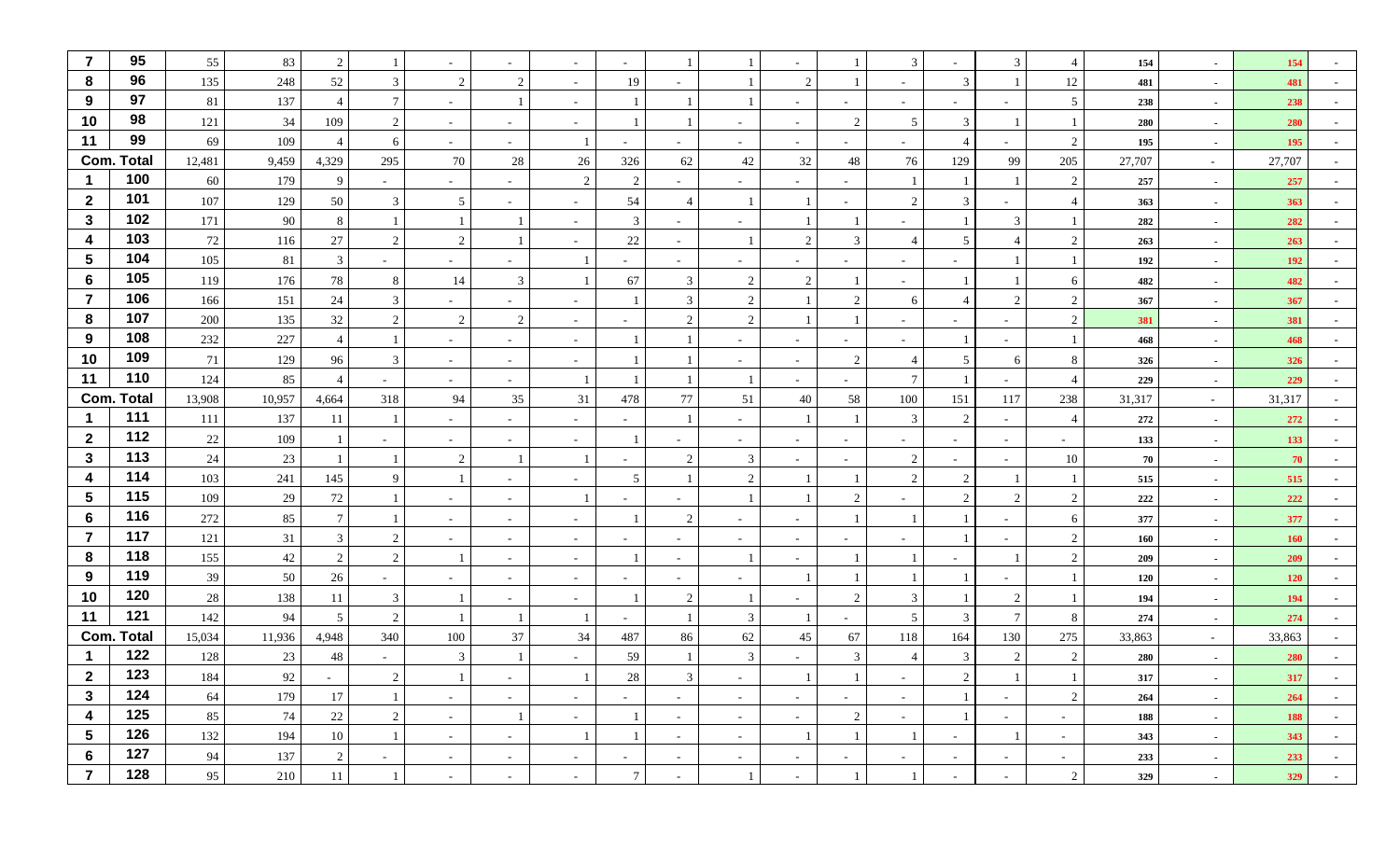| 8                    | 129               | 165        | 168        | 14              | $\sim$                   | $\sim$         | $\overline{\phantom{a}}$ | 2                        | $\overline{4}$           | ٠                        |                          | $\sim$                   |                | $\sim$         |                  | $\sim$         |                     | 354        | $\sim$ | 354        |        |
|----------------------|-------------------|------------|------------|-----------------|--------------------------|----------------|--------------------------|--------------------------|--------------------------|--------------------------|--------------------------|--------------------------|----------------|----------------|------------------|----------------|---------------------|------------|--------|------------|--------|
| 9                    | 130               | 95         | 129        | 17              | $\sim$                   | $\sim$         | $\overline{\phantom{a}}$ |                          |                          | $\overline{2}$           |                          | $\sim$                   | $\sim$         |                |                  | $\sim$         | $\overline{c}$      | 250        | $\sim$ | 250        |        |
| 10                   | 131               | 170        | 265        | 20              | $\sim$                   | $\sim$         | $\sim$                   | $\overline{\phantom{a}}$ | 5                        | 3                        | $\overline{\phantom{a}}$ | $\sim$                   | 23             | 6              |                  | $\sim$         | $\overline{4}$      | 497        | $\sim$ | 497        |        |
| 11                   | 132               | 54         | 142        | $\overline{4}$  | $\overline{\phantom{a}}$ | $\sim$         | $\sim$                   |                          | 15                       |                          |                          | $\sim$                   |                |                |                  |                |                     | 217        | $\sim$ | 217        |        |
|                      | <b>Com. Total</b> | 16,300     | 13,549     | 5,113           | 347                      | 104            | 39                       | 39                       | 608                      | 95                       | 67                       | 47                       | 99             | 132            | 173              | 135            | 288                 | 37,135     | $\sim$ | 37,135     |        |
| -1                   | 133               | 195        | 167        | 24              | $\mathbf{3}$             | $\sim$         |                          | $\sim$                   |                          | $\sim$                   |                          | $\sim$                   | $\sim$         | 2              | $\sim$           | 2              | $\sim$              | 396        | $\sim$ | 396        |        |
| $\overline{2}$       | 134               | 103        | 128        | $7\phantom{.0}$ | 39                       | $\sim$         | $\sim$                   | $\sim$                   | $\sim$                   | $\sim$                   | $\sim$                   | $\sim$                   | $\sim$         | $\sim$         | $\sim$           | $\sim$         | $\overline{a}$      | 277        | $\sim$ | 277        |        |
| $\mathbf{3}$         | 135               | 265        | 356        | $\overline{2}$  |                          | $\sim$         | $\mathfrak{Z}$           | $\sim$                   | 9                        |                          | $\overline{\phantom{a}}$ | 2                        | $\overline{2}$ |                | 3                | $\sim$         | $\overline{4}$      | 652        | $\sim$ | 652        |        |
| $\boldsymbol{4}$     | 136               | 174        | 188        | $\overline{4}$  |                          |                | $\overline{1}$           | $\sim$                   | $\sim$                   | ٠                        | 2                        | $\sim$                   |                |                | $\sim$           |                |                     | 377        | $\sim$ | 377        |        |
| $5\phantom{.0}$      | 137               | 98         | 178        | $\overline{2}$  |                          | $\sim$         | $\overline{\phantom{a}}$ | $\overline{\phantom{a}}$ | $\overline{2}$           |                          |                          | $\sim$                   | 2              | $\sim$         | $\sim$           | $\sim$         | $\sim$              | 284        | $\sim$ | 284        |        |
| 6                    | 138               | 84         | 54         | $\overline{4}$  | 31                       | $\sim$         | $\sim$                   | $\sim$                   | $\sim$                   |                          | $\sim$                   | $\sim$                   | $\sim$         | $\sim$         | $\sim$           | $\sim$         |                     | 175        | $\sim$ | 175        | $\sim$ |
| $\overline{7}$       | 139               | 181        | 178        | 47              | 3                        | $\sim$         | $\sim$                   | $\overline{\phantom{a}}$ | $\overline{\phantom{0}}$ | 3                        | $\overline{\phantom{a}}$ | $\sim$                   |                |                |                  | $\overline{2}$ |                     | 417        | $\sim$ | 417        |        |
| 8                    | 140<br>141        | 164        | 194        | $\mathbf{3}$    |                          | $\sim$         | $\overline{\phantom{a}}$ | $\sim$                   | 8                        | $\overline{\phantom{a}}$ | $\sim$                   | $\sim$                   |                |                | 4                |                | 5                   | 384        | $\sim$ | 384        |        |
| 9<br>10              | 142               | 147<br>233 | 98<br>146  | $\mathbf{3}$    |                          | $\sim$         | $\sim$                   |                          |                          |                          | 2                        | $\sim$                   |                |                | $\overline{2}$   | $\overline{2}$ | 3<br>$\overline{4}$ | 263        | $\sim$ | 263        |        |
| 11                   | 143               | 150        | 157        | 6<br>14         | $\sim$                   |                |                          |                          | 6                        | $\sim$                   | $\sim$                   |                          |                | $\sim$         | 2                | 2              |                     | 407<br>329 | $\sim$ | 407<br>329 |        |
|                      |                   |            |            |                 | $\sim$                   | $\sim$         | $\sim$                   | $\sim$                   | $\sim$                   |                          |                          | $\sim$                   | $\sim$         |                |                  |                |                     |            | $\sim$ |            |        |
|                      | <b>Com. Total</b> | 18,094     | 15,393     | 5,229           | 437                      | 106            | 45                       | 41                       | 635                      | 103                      | 73                       | 50                       | 109            | 140            | 185              | 149            | 307                 | 41,096     | $\sim$ | 41,096     |        |
| $\mathbf 1$          | 144               | 64         | <b>140</b> | $\mathbf{2}$    | $\mathbf{3}$             | 1              | ۰                        | $\overline{\phantom{a}}$ | $\blacksquare$           | 1                        | ٠                        | $\overline{\phantom{a}}$ | $\blacksquare$ |                | $\blacksquare$   | $\sim$         | $\sim$              | 212        | $\sim$ | 212        |        |
| $\mathbf{2}$         | 145               | 108        | 168        | 8               | 1                        | $\sim$         | $\blacksquare$           | $\sim$                   | ж.                       | $\blacksquare$           | $\mathbf{1}$             | $\boldsymbol{2}$         | $\sim$         | $\sim$         | ж.               | ж.             | $\sim$              | 288        | $\sim$ | 288        |        |
| $\mathbf{3}$         | 146               | 233        | 308        | $\blacksquare$  | 1                        | $\sim$         | $\blacksquare$           | $\sim$                   | $\blacksquare$           | $\blacksquare$           | 1                        | $\sim$                   | $\blacksquare$ | $\sim$         | $\overline{2}$   | $\sim$         | $\sim$              | 545        | $\sim$ | 545        |        |
| 4                    | 147               | 158        | 291        | 21              | 15                       | $\mathbf{3}$   | $\blacksquare$           | $\sim$                   | 12                       | -1                       | 1                        | $\sim$                   | $\blacksquare$ | $\mathbf{3}$   | $\mathbf{3}$     | -1             | -1                  | 510        | $\sim$ | 510        |        |
| $\sqrt{5}$           | 148               | 241        | 209        | 9               | 22                       | $\sim$         | ۰                        | $\sim$                   | 14                       |                          | ۰.                       | ж.                       | $\overline{2}$ | 1              | $\boldsymbol{2}$ |                | $\boldsymbol{2}$    | 502        | $\sim$ | 502        |        |
|                      |                   |            |            |                 |                          |                |                          |                          |                          |                          |                          |                          |                |                |                  |                |                     |            |        |            |        |
| 6                    | 149               | 122        | 139        | 5 <sup>5</sup>  | 14                       | 1              | 1                        | 1                        | 13                       | $\overline{2}$           | $\boldsymbol{2}$         | -1                       |                | $\overline{4}$ | 6                | 1              | $\blacksquare$      | 312        | $\sim$ | 312        |        |
| $\overline{7}$       | 150               | 70         | 128        | $3^{\circ}$     | 1                        | $\blacksquare$ | 1                        | $\blacksquare$           | $\boldsymbol{4}$         | $\sim$                   | $\sim$                   | 1                        | $\blacksquare$ | ٠              | $\blacksquare$   | $\sim$         | $\blacksquare$      | 208        | $\sim$ | 208        |        |
| 8                    | 151               | 105        | <b>110</b> | 4               | 7                        | 1              | ٠                        | $\mathbf{2}$             | 53                       | ٠                        | $\boldsymbol{2}$         | $\sim$                   |                | $\sim$         | $\boldsymbol{2}$ | $\sim$         | $\mathbf{3}$        | 290        | $\sim$ | 290        |        |
| 9                    | 152               | 103        | 154        | 15              | $\mathbf{3}$             | $\blacksquare$ | $\blacksquare$           | $\sim$                   | 20                       | $\blacksquare$           | $\blacksquare$           | $\sim$                   |                | $\blacksquare$ |                  | $\mathbf{2}$   | $\mathbf{3}$        | 300        |        | 300        |        |
| 10                   | 153               | 180        | 84         | 29              | $\mathbf{2}$             |                |                          |                          | $\mathbf{2}$             | $5\phantom{.0}$          |                          |                          |                | 18             |                  | 3              | $\mathbf{3}$        | 329        |        | 329        |        |
| 11                   | 154               | 136        | 204        | $\mathbf{1}$    | $\sim$                   | $\mathbf 1$    | $\mathbf{1}$             | $\sim$                   | 14                       | $\overline{2}$           | $\sim$                   | $\sim$                   | $\sim$         | $\overline{2}$ | $\sim$           | $\mathbf{1}$   | $\overline{2}$      | 364        | $\sim$ | 364        | $\sim$ |
|                      | <b>Com. Total</b> | 19,614     | 17,328     | 5,326           | 506                      | 114            | 49                       | 44                       | 767                      | 114                      | 80                       | 54                       | 112            | 169            | 201              | 157            | 321                 | 44,956     | $\sim$ | 44,956     | $\sim$ |
| $\blacktriangleleft$ | 155               | 229        | 70         | $\mathbf{1}$    | $\sim$                   | $\mathbf 1$    | ۰                        | $\sim$                   | 1                        | $\mathbf{1}$             | ٠                        | $\sim$                   | ٠              | $\blacksquare$ | 1                | $\sim$         | $\blacksquare$      | 304        | $\sim$ | 304        | $\sim$ |
| $\overline{2}$       | 156               | 190        | 145        | 12              | 10                       | 3 <sup>1</sup> | $\sim$                   | $\sim$                   | 15                       | $\blacksquare$           | $\sim$                   | $\sim$                   | $\blacksquare$ | $\overline{2}$ | $\mathbf{1}$     | 1              | $\mathbf{1}$        | 380        | $\sim$ | 380        | $\sim$ |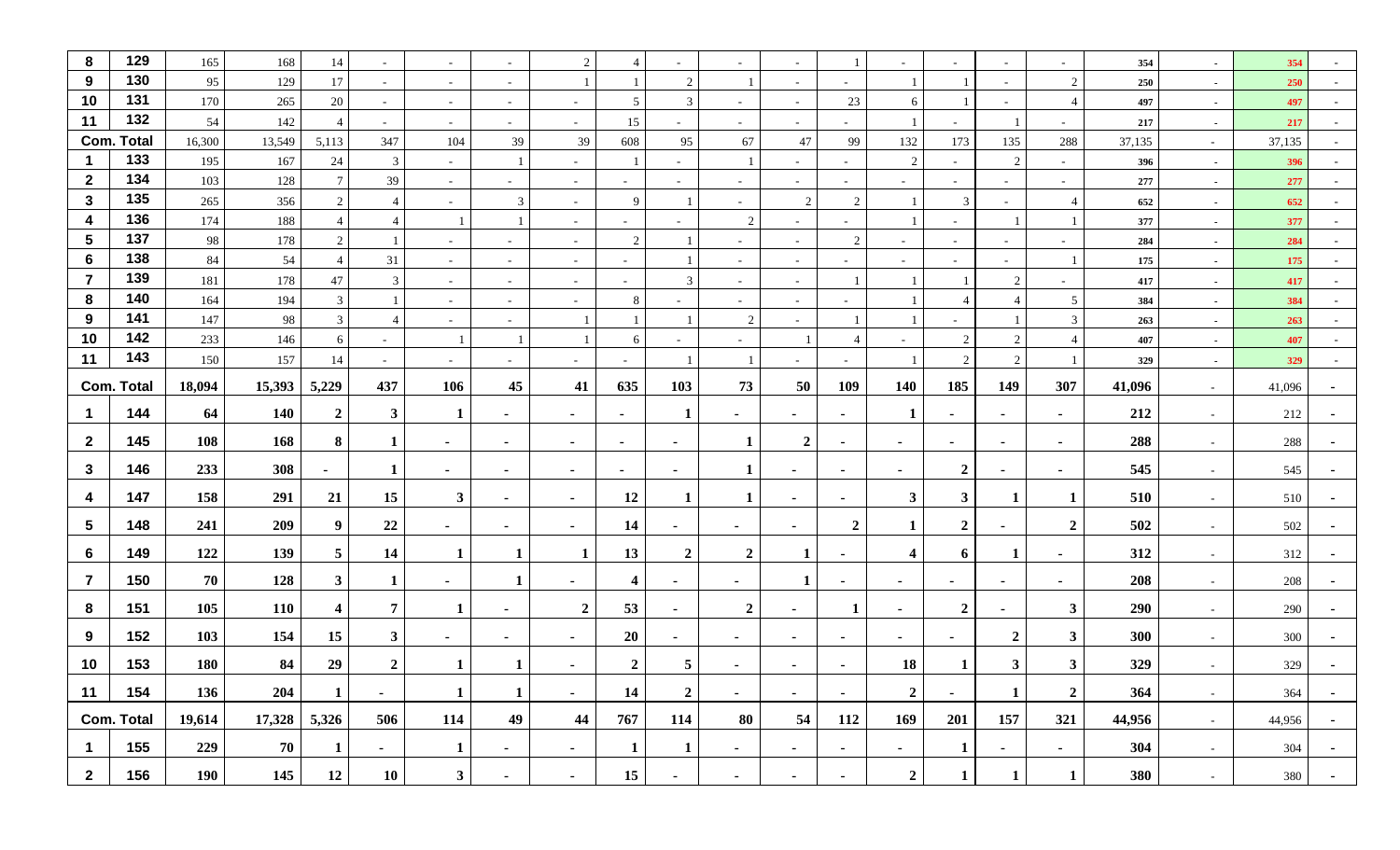| $\mathbf{3}$    | 157               | 138    | 313        | $\boldsymbol{2}$        | 18                      | $\sim$                  | $\sim$           | $\sim$         | $\overline{2}$   | $\sim$           | $\sim$           | $\sim$           | $\blacksquare$ | $\sim$                   | 1                        | $\sim$                  | $\blacksquare$          | 474    | $\sim$ | 474    | $\blacksquare$ |
|-----------------|-------------------|--------|------------|-------------------------|-------------------------|-------------------------|------------------|----------------|------------------|------------------|------------------|------------------|----------------|--------------------------|--------------------------|-------------------------|-------------------------|--------|--------|--------|----------------|
| 4               | 158               | 130    | 115        | 3 <sup>1</sup>          | 23                      | 1                       | ٠                | $\blacksquare$ | $\mathbf{3}$     | 1                | $\sim$           | ۰.               | ۰              | $\overline{2}$           |                          | ٠                       | $\blacksquare$          | 278    | $\sim$ | 278    |                |
| $5\phantom{.0}$ | 159               | 116    | 248        | $\overline{2}$          | $\overline{7}$          | $\blacksquare$          | 1                | $\blacksquare$ | $\overline{2}$   | 1                |                  | $\blacksquare$   | $\blacksquare$ | $\blacksquare$           |                          | $\mathbf{1}$            | $\blacksquare$          | 378    | $\sim$ | 378    |                |
| 6               | 160               | 157    | 187        | $\boldsymbol{2}$        | 5                       |                         | $\blacksquare$   | $\blacksquare$ | 1                | $\boldsymbol{2}$ | $\sim$           | 1                | -1             | $\sim$                   | $\blacksquare$           | 1                       | $\overline{2}$          | 360    | $\sim$ | 360    | $\sim$         |
| $\overline{7}$  | 161               | 135    | 187        | 19                      | 6                       | $\mathbf{3}$            | ٠                |                | 61               |                  | 1                | $\blacksquare$   | $\blacksquare$ | 1                        | $\mathbf{3}$             | $\mathbf{1}$            | $\mathbf{3}$            | 422    | $\sim$ | 422    |                |
| 8               | 162               | 21     | 52         | $\blacksquare$          | $\blacksquare$          | 1                       | $\blacksquare$   |                | 30               | $\sim$           | $\sim$           | $\blacksquare$   | $\blacksquare$ | $\blacksquare$           |                          | $\blacksquare$          | $\blacksquare$          | 104    | $\sim$ | 104    |                |
| 9               | 163               | 109    | 124        | $3^{\circ}$             | -1                      | $\blacksquare$          | $\blacksquare$   |                | $\overline{2}$   | $\sim$           | $\sim$           | 1                | $\blacksquare$ | $\sim$                   | 1                        | $\blacksquare$          | 1                       | 243    | $\sim$ | 243    | $\sim$         |
| 10              | 164               | 102    | 268        | 3 <sup>1</sup>          | $\mathbf{3}$            | $\overline{\mathbf{4}}$ | 1                |                | 86               | $\boldsymbol{2}$ | $\mathbf{1}$     | 1                | -1             | $\sim$                   | $\overline{2}$           | $\mathbf{3}$            | $\overline{2}$          | 480    | $\sim$ | 480    |                |
| 11              | 165               | 201    | 90         | 68                      | 6                       | $\overline{\mathbf{4}}$ | 1                | $\overline{2}$ | 16               | $\blacksquare$   | -1               | 1                | $\overline{2}$ | $\overline{\mathbf{4}}$  | $\overline{2}$           | $\overline{2}$          | 1                       | 401    | $\sim$ | 401    |                |
|                 | <b>Com. Total</b> | 21,142 | 19,127     | 5,441                   | 585                     | 132                     | 52               | 49             | 986              | 122              | 83               | 58               | 116            | 178                      | 212                      | 166                     | 331                     | 48,780 | $\sim$ | 48,780 | $\sim$         |
| -1              | 166               | 215    | 167        | 3 <sup>1</sup>          | 6                       | $\sim$                  | $\mathbf{1}$     | $\blacksquare$ | $\mathbf{1}$     | $\sim$           | 1                | $\sim$           | $\blacksquare$ | $\sim$                   | 1                        | 1                       | $\overline{\mathbf{4}}$ | 400    | $\sim$ | 400    | $\sim$         |
| $\mathbf{2}$    | 167               | 111    | <b>180</b> | 5 <sup>5</sup>          | <b>16</b>               | 1                       | 1                | $\blacksquare$ | 1                | ٠                | $\sim$           | $\blacksquare$   | $\overline{2}$ | 1                        |                          | $\overline{2}$          | 6                       | 326    | $\sim$ | 326    |                |
| $\mathbf{3}$    | 168               | 109    | 183        | $\overline{\mathbf{4}}$ | $\overline{2}$          | $\sim$                  | 1                | $\blacksquare$ | $\mathbf{3}$     | $\blacksquare$   | $\sim$           | $\sim$           | $\blacksquare$ | 1                        | $\blacksquare$           | $\blacksquare$          | $\blacksquare$          | 303    | $\sim$ | 303    | $\blacksquare$ |
| 4               | 169               | 90     | 207        | 8                       | 18                      | $\sim$                  | $\sim$           | $\sim$         | $\sim$           | $\sim$           | $\sim$           | 1                | $\blacksquare$ | $\mathbf{1}$             | $\overline{2}$           | $\overline{2}$          | 1                       | 330    | $\sim$ | 330    | $\blacksquare$ |
| $\sqrt{5}$      | 170               | 124    | 257        | $\mathbf 1$             | 32                      | $\mathbf{1}$            | -1               | $\blacksquare$ | $\boldsymbol{2}$ | ٠                | $\boldsymbol{2}$ | $\boldsymbol{2}$ | $\blacksquare$ |                          | 1                        | $\overline{\mathbf{4}}$ | $\blacksquare$          | 428    | $\sim$ | 428    |                |
| -6              | 171               | 215    | 148        | 74                      | $\overline{\mathbf{4}}$ | 1                       | 1                | $\blacksquare$ | $5\phantom{.0}$  | $\boldsymbol{2}$ | $\sim$           | $\sim$           | -1             | $\blacksquare$           | 1                        | $\overline{2}$          | 6                       | 460    | $\sim$ | 460    | $\blacksquare$ |
| $\overline{7}$  | 172               | 298    | 164        | $\overline{2}$          | $\overline{2}$          | $\sim$                  | 1                |                | $\mathbf{3}$     | $\sim$           | $\sim$           | $\blacksquare$   | $\blacksquare$ | 1                        | 1                        | $\overline{2}$          | $\overline{7}$          | 482    | $\sim$ | 482    | $\sim$         |
| 8               | 173               | 225    | 291        | 11                      | $\mathbf{3}$            | 6                       | $\sim$           | $\blacksquare$ | 24               | $\boldsymbol{2}$ | $\sim$           | $\mathbf{3}$     | -1             |                          | $\overline{2}$           | $\overline{2}$          | $\overline{\mathbf{5}}$ | 576    | $\sim$ | 576    |                |
| 9               | 174               | 127    | 120        | 20                      | -1                      |                         | $\mathbf 1$      | $\mathbf{3}$   | 109              | $\sim$           | $\boldsymbol{2}$ | $\sim$           | $\blacksquare$ | $\mathbf{3}$             | 1                        | $\blacksquare$          | $\overline{5}$          | 393    | $\sim$ | 393    | $\blacksquare$ |
| 10              | 175               | 192    | 135        | 35                      | $\overline{\mathbf{4}}$ | $\sim$                  | 1                | $\blacksquare$ | 11               | $\sim$           | 1                | $\sim$           | $\blacksquare$ | 1                        | $\blacksquare$           | $\overline{2}$          | $\overline{2}$          | 384    | $\sim$ | 384    | $\blacksquare$ |
| 11              | 176               | 95     | 224        | 6                       | 37                      | $\overline{\mathbf{c}}$ | $\boldsymbol{2}$ |                | <b>16</b>        | 1                | ж.               | ж.               | $\overline{2}$ |                          |                          | $\overline{2}$          | 5                       | 395    | $\sim$ | 395    |                |
|                 | <b>Com. Total</b> | 22,943 | 21,203     | 5,610                   | 710                     | 144                     | 62               | 54             | 1,161            | 127              | 89               | 64               | 122            | 189                      | 222                      | 185                     | 372                     | 53,257 | $\sim$ | 53,257 | $\blacksquare$ |
| -1              | 177               | 209    | 83         | 167                     | 6                       | 3                       | $\sim$           | $\sim$         | 5 <sup>5</sup>   | $\sim$           |                  |                  | $\sim$         | 2                        | 3                        | 3                       | 9                       | 492    | $\sim$ | 492    |                |
| $\mathbf{2}$    | 178               | 126    | 37         | 13                      | $\sim$                  | $\sim$                  | $\sim$           | $\sim$         | $\sim$           | $\sim$           | $\overline{1}$   | 1                |                | $\overline{1}$           | -1                       | $\sim$                  | $\mathfrak{Z}$          | 184    | $\sim$ | 184    | $\sim$ $ \sim$ |
| $\mathbf{3}$    | 179               | 105    | 32         | 19                      | $\sim$                  |                         | $\sim$           | $\sim$         | $\sim$           | $\sim$           | $\sim$           | 1                |                |                          | $\overline{\phantom{a}}$ | $\sim$                  | $\overline{1}$          | 161    | $\sim$ | 161    | $\sim$         |
| 4               | 180               | 188    | 3          |                         | $\sim$                  | $\sim$                  | $\sim$           | $\sim$         | $\sim$           | $\sim$           |                  | $\sim$           |                | $\overline{\phantom{a}}$ | $\sim$                   | $\sim$                  |                         | 194    | $\sim$ | 194    | $\sim$         |